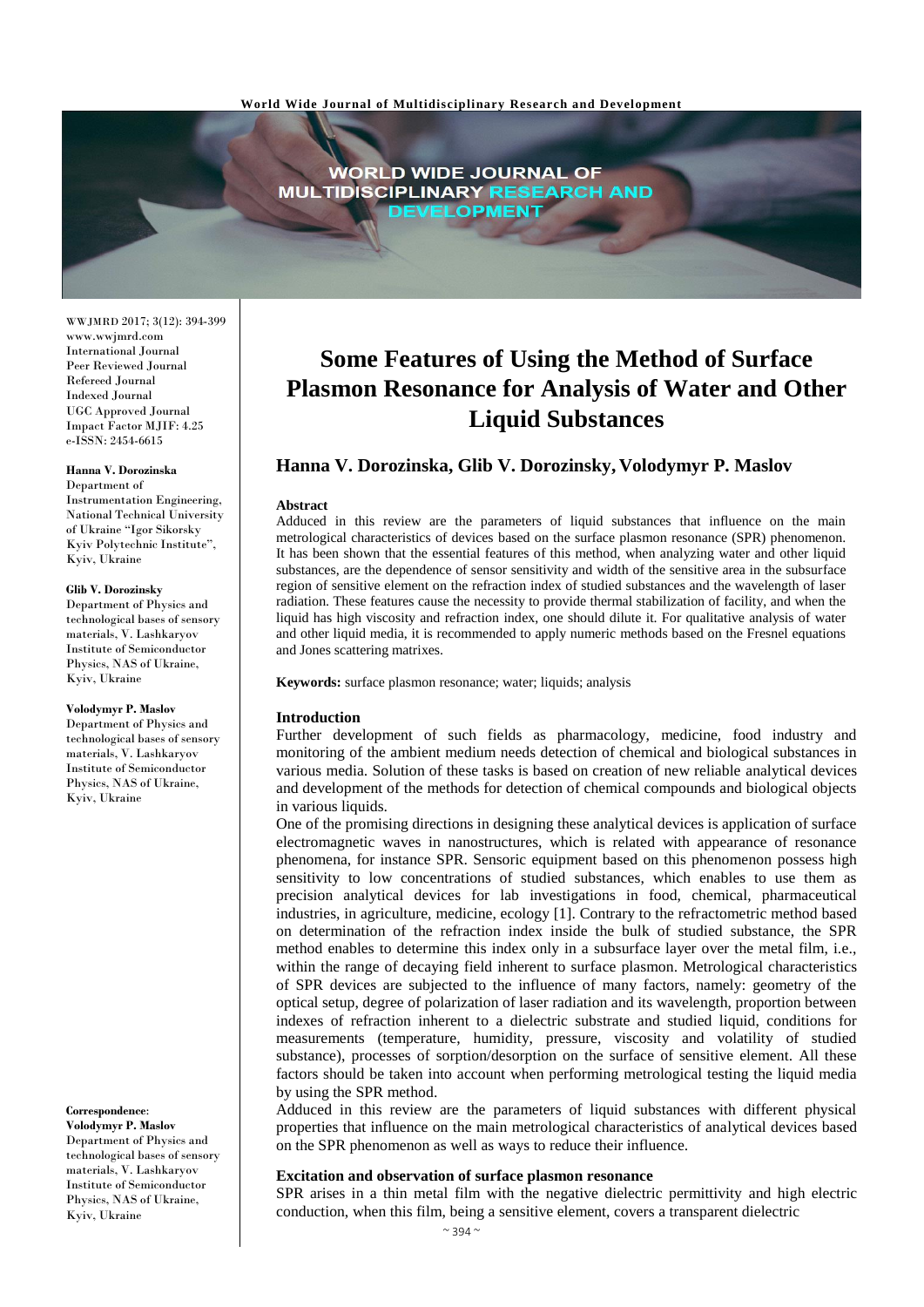substrate. This phenomenon is observed when the angle of light incidence onto this film corresponds to total internal reflection at the boundary "film – substrate". Under these conditions, monochromatic laser radiation excites conduction electrons in the metal film. It causes oscillations in the electron gas density in metal and appearance of signalternating charges in its subsurface layer. The changes in the surface potential induces surface electromagnetic wave (surface plasmon) that propagates along the boundary "metal – studied substance". Excitation of surface plasmons is observed as a sharp drop in the intensity of reflected light for a definite angle of laser radiation incidence. This angle is called resonant. From the analytical viewpoint, it is important that the value of this resonant angle depends on the refraction index and concentration of substance on the surface of sensitive element that contact with the studied liquid. As a metal sensitive layer, gold is preferably used as metal with high conduction and chemical inertness.

The most widely used method for excitation of surface plasmons is realized via a coupling prism. In this case, to provide total internal reflection, the following condition should be satisfied: the refraction index of studied substance has to be lower than that of the coupling prism, i.e.,  $n_d < n_p$ . There are two optical setups to realize this method of excitation, namely: Kretschmann geometry [2] and Otto one [3]. In the Kretschmann geometry, under the condition of total internal reflection, the prism with a high refraction index  $n_p$  is coupled with a metal-dielectric waveguide that consists of a film possessing the dielectric permittivity  $\varepsilon_m$  and thickness d as well as semi-infinite dielectric with the refraction index  $n_d$ , the role of which is played by the studied substance (Fig. 1a). This scheme is more often used, because it is easier-to-produce in practice.



**Fig. 1:** Scheme of excitation of surface Plasmon's in the Kretschmann geometry (a) and Otto one (b) under condition of total internal reflection [4].

The change in the refraction index of the studied medium causes the respective change in the frequency of surface plasmons, which results in changes of resonance conditions: the resonant angle or resonant wavelength is changed. In the devices with angular scanning, the monochromatic electromagnetic wave excites surface plasmons within the definite range of angles of radiation incidence on the boundary metal – studied medium. The incident wave transfers the energy of its photons to electrons in the metal film. In this case, one can observe a minimum in the reflected light intensity (Fig. 2a) [4]. In SPR facilities with spectral scanning, surface plasmons are excited by light containing various wavelengths. The angle of their incidence onto the metal film is kept constant. Coupling between the incident light wave and surface plasmons can be observed for various wavelengths, but there is only a narrow interval of wavelengths when one can observe the most efficient transfer of the wave energy to the plasmon sub-system, the minimum intensity of reflected light being observed at the moment. This minimum serves as the sensor output signal (Fig. 2b) [4].



**Fig. 2:** Angular (a) and spectral (b) dependences of the reflected light intensity at the boundary sensitive element – studied substance before (—) and after (---) changing the refraction index of the substance by the value Δn [4].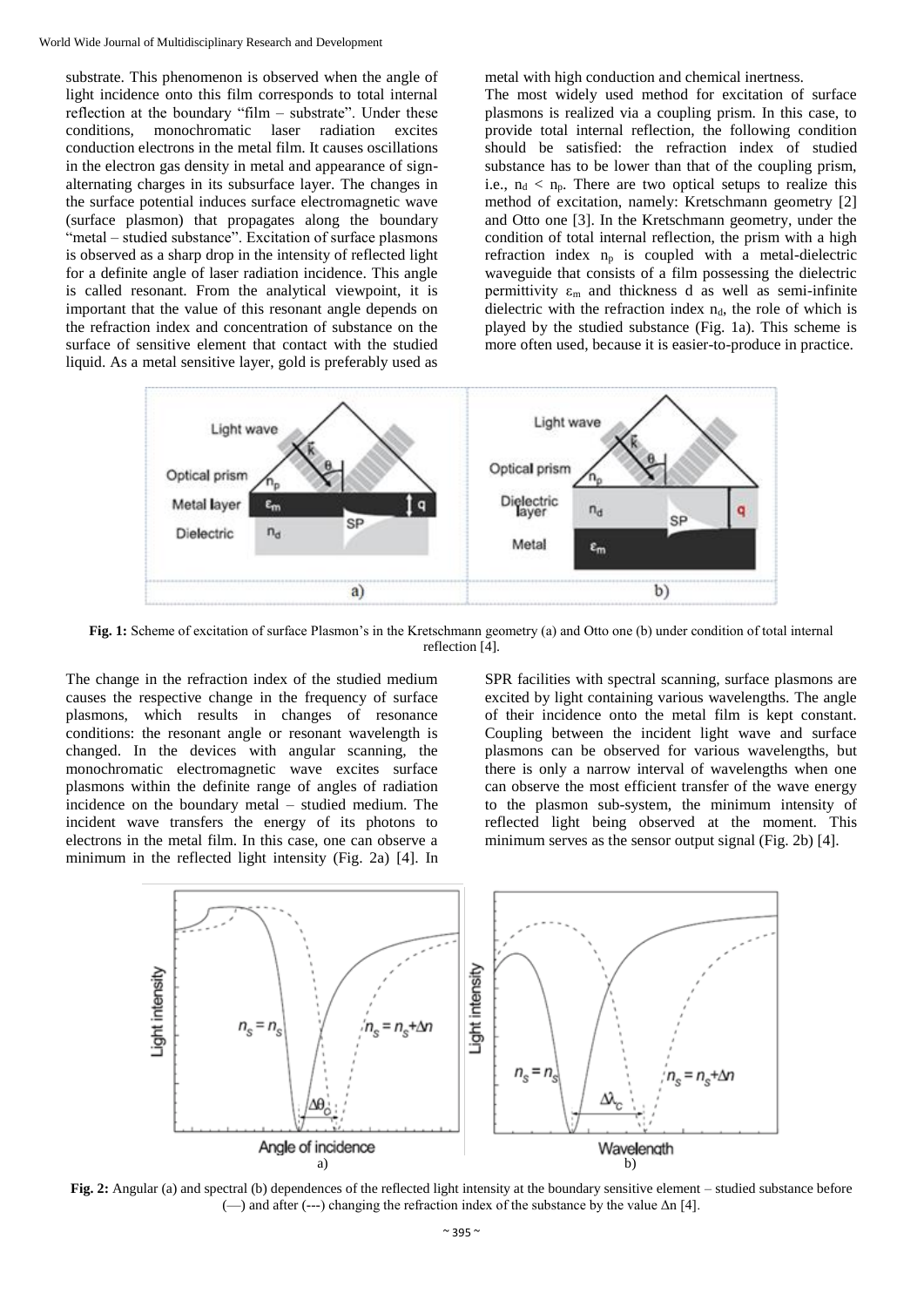Excitation of SPR becomes especially efficient under the following conditions:

- 1. light incident onto the metal surface is plane-polarized;
- 2. electric vector of electromagnetic wave belongs to the plane of incidence, while the magnetic vector lies in parallel to the metal surface;
- 3. Projection of the light wave vector on the metal film plane is equal to the surface plasmon wave vector.

## **Main metrological characteristics of facilities based on SPR**

This section should present your findings objectively, explaining them largely, concisely, precisely in the text. You should show how your results contribute to the scientific knowledge inacademic communityclearly and logically.Results and Discussion may be divided by subheadings, concluding equations, figures, tables, etc.

## **Sensitivity**

The sensitivity of devices designed in accord with the Kretschmann geometry with the fixed light wavelength is defined as the ratio of resonance angle shift Δθmin to the change in the refraction index of the studied substance ΔNa (1) that causes this angular shift [5].

$$
S_{\theta} = \frac{\Delta \theta_{\text{min}}}{\Delta N_a} \tag{1}
$$

where,  $S_{\theta}$  is the device sensitivity, when measuring the shift of resonance angle;

 $\Delta\theta_{\text{min}}$  – value of the resonance angle shift, degrees;

 $\Delta N_a$  – change in the refraction index of the studied substance.

The change in the resonant angle  $\Delta\theta_{min}$  is proportional to the concentration ΔС of the studied substance inside the analyzed volume. Therefore, in solutions the SPR sensor reacts only on changes in the refraction index and absorption of medium. In colloidal solutions, one can observe adsorption of solution components on the sensor surface, which results in increasing its concentration in the sensitivity range as compared to that in the bulk. Therefore, the sensor reacts both on changes in refraction (absorption) indexes and the thickness of adsorbed layer on the sensitive element surface. The total change in the refraction index  $\Delta n_b$  [4] of the studied substance (2), when its molecules are adsorbed on the sensitive element surface, depends on the augmentation of the volume refraction index  $(d_n/d_c)$ vol and can be expressed through the solution concentration [4].

$$
\Delta n_{\rm b} = \left(\frac{\mathrm{d}n}{\mathrm{d}c}\right)_{\rm vol} \Delta c_{\rm b} \,,\tag{2}
$$

where,  $\Delta c_b$  is the concentration of the bound analyte in milligrams per milliliter[4].

The value of volume refraction index depends on the structure of analyte molecules and varies within the range 0.1 to 0.3 ml/g  $(3)$ . If adsorption of the studied substance takes place in a thin layer of the thickness h on the sensitive element surface, then the total change in the refraction index can be expressed via the refraction index and surface concentration (3).

$$
\Delta n_{\rm b} = \left(\frac{\mathrm{d}n}{\mathrm{d}c}\right)_{\rm vol} \frac{\Delta \Gamma}{h},\tag{3}
$$

where,  $\Delta \Gamma$  is the surface concentration in mg/mm<sup>2</sup> [4].

The degree of adsorption depends on the sensitive element material and properties of its surface (roughness, porosity and so on). The increase in porosity of the surface enables to enhance the sensor response [6]. The sensitivity of SPR method also depends on the width and shape of the resonance characteristic, which defines the accuracy in registration of its minimum position. Thereof, the possible way to considerably enhance the SPR sensor sensitivity consists in applying the techniques of narrowing its resonance characteristic. It can be reached by placing diffraction or textured structures inside the range of plasmon decay on the surface of sensitive element [7] as well as by application of bi-metal layers silver-gold [8] and increasing the wavelength of laser radiation exciting SPR [9].

## **Limit of detection**

The resolution capability is defined by the detection limit, i.e., minimum change in the analyte refraction index  $\Delta$ Na<sub>MIN</sub> (or in the respective concentration) that can be determined using this SPR device. It is also known that the detection limit is defined by the device sensitivity value and the noise level  $\gamma$  in its information parameter (4) that is the change in its minimum angle  $\Delta\theta_{\text{min}}$ .

$$
\Delta N_{aMIN} = \frac{\chi_{\theta}}{S_{\theta}}
$$
 (4)

where,  $\Delta N_{\text{aMIN}}$  – the device detection limit;

 $\gamma$  – noise level in the base line of measured signal, degrees. Ligh passing through the elements of the device optical system increases the noise component as a result of varying optical and geometrical parameters of these elements. They are the source for excitation of surface plasmons in thin metal film and photodetectors for measuring the intensity of reflected light.

As a light source, they usually use a semiconductor laser diode, and parameters defining the noise level are oscillations in its radiation intensity and wavelength, which depend on the value of current passing through the emitting crystal of this diode as well as on the geometrical dimensions of its optical resonator [10]. Like to each semiconductor, the current value for the constant supply voltage is defined by the crystal temperature, the increase in which enhances the density of minor charge carriers and causes the growth of total current. The increase in temperature has an effect on resonator geometrical parameters due to its volume expansion, which causes the changes in the operation wavelength and, with the following increase, results in failure of oscillations – the laser loses its coherency.

In most of cases, a semiconductor silicon photodiode serves as a photodetector. The noise of this photodetector is related with random fluctuations in its conduction and has three components defined by physical mechanisms of these fluctuations: thermal noise, shot noise and the generationrecombination one [11]. The level of thermal noise is in proportion to the semiconductor temperature. The shot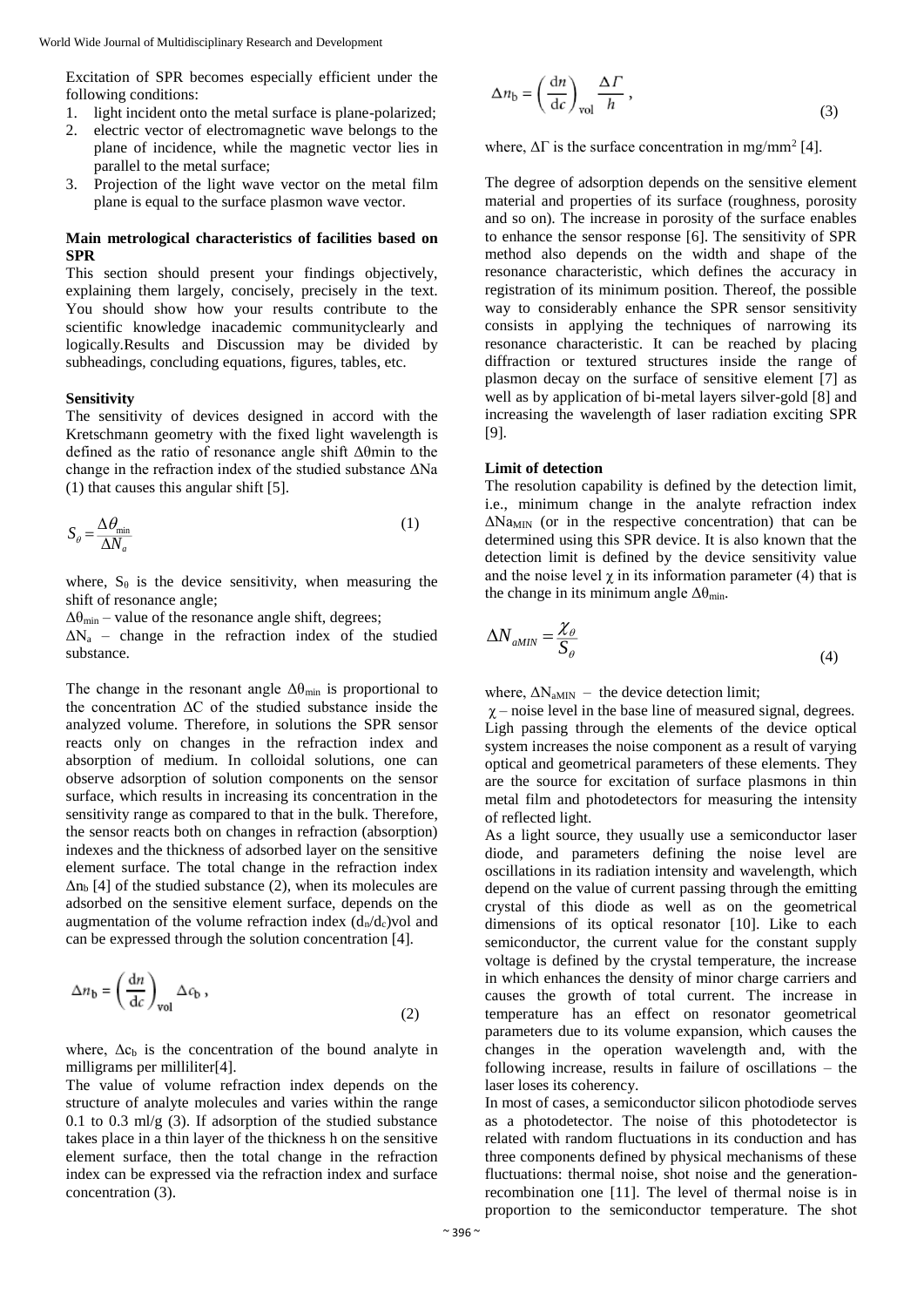noise is related with the current value in semiconductor. The generation-recombination noise is proportional to the rate of creation of minor charge carriers in semiconductor, which increases with the temperature growth.

Convection fluxes of the studied substance in the measuring cell of SPR device and oscillations of microscopic bubbles on the surface of metal film in the sensitive element can be considered as additional sources of noises.

As the temperature changes are the main reason for noise, in the majority of SPR devices designers foreseen constructive and program means to reduce its influence. To these means, one can relate complex and local thermal stabilization [12] and thermal compensation [13]. The latter can be realized using the numeric methods for processing the measurement results concerning the changes in the refraction index of the studied substance.

### **Accuracy of measurements**

The accuracy of measurements is defined by the value of errors in the obtained results. In relation with the source of their origin, one can separate three groups of reasons and, respectively, three complex components in the measurement error: methodical, instrumental and readout ones [14]. The methodical error is caused by deficiencies of the measuring method and ways for using the measuring means. In the case of indirect measurements, the methodical errors are caused by regularities that relate the measured values and constant parameters with the final result of measurements, which is obtained by an indirect way. The instrumental error is caused by deviation in optical and geometrical parameters in the device construction elements. To the components of instrumental error, one should relate the error in positions of mechanism responsible for angular scanning or the wavelength one (rotation of the prism or monochromator). This error can grow in the process of SPR facility exploitation as a result of parts wear in the rotating mechanism and thermal expansion of elements in its construction. The readout error consists of two components: i) the error of analog-digit transformation performed over the measured values of intensity of light reflected from the sensor, and ii) the error in determination of the angular position inherent to the minimum of reflection characteristic. The latter error can be reduced by mathematical processing the measurement results [15, 16].

Thus, there are several principal constructive-andtechnological factors that influence on the nature and value of the main errors in measurement results, namely: the sensor construction and technology of its production, temperature mode of its operation, excitation wavelength, rate of pumping the studied substance through the measuring cell, parameters of kinematic scheme, and method of mathematical processing the results of measurements [17].

# **Parameters of water and liquid media influencing the metrological characteristics of facilities based on SPR**

The main parameters of liquid media, which influence on metrological characteristics of SPR devices, are as follows: the refraction index, its temperature coefficient and dispersion, viscosity of the studied sample, and wettability of the sensitive element surface by it.

The value of refraction index inherent to the studied

substance Na influences on the sensitivity of SPR devices, since the magnitude of it depends on the ratio of Na and Nп values (5) [5].

$$
S_{\theta} \equiv \frac{d\theta}{dn_{\text{a}}} = \frac{\varepsilon_{\text{mr}} \cdot \sqrt{-\varepsilon_{\text{mr}}}}{(\varepsilon_{\text{mr}} + n_{\text{a}}^2) \cdot \sqrt{\varepsilon_{\text{mr}} (n_{\text{a}}^2 - n_{\text{p}}^2) - n_{\text{a}}^2 \cdot n_{\text{p}}^2}},\tag{5}
$$

Where,  $S_{\theta}$  – the device sensitivity in the mode of measuring the resonance angle shift;

 $\Delta\theta_{\text{min}}$  – value of the resonance angle shift, degrees;

 $N_a$  – refraction index of the studied substance;

 $N_p$  – prism refraction index;

 $\varepsilon_{Mr}$  – real component of dielectric permittivity of metal in the sensitive element.

The increase in  $N_a$  value results in reducing the sensitivity, which introduces additional non-linearity to the measured concentration characteristics of the studied substances. Besides, the value of dielectric permittivity inherent to the studied medium defines the depth of penetration of the surface plasmon field into the medium  $\delta_d$  and metal film  $\delta_m$  $(6)$ .

$$
\delta_d = \frac{\lambda}{2\pi} \cdot \sqrt{\frac{\epsilon_a + \epsilon_{mr}}{-\epsilon_a^2}} \cdot \left| \delta_m = \frac{\lambda}{2\pi} \cdot \sqrt{\frac{\epsilon_a + \epsilon_{mr}}{-\epsilon_{mr}^2}} \, ; \right| \qquad \qquad (6)
$$

where,  $\delta_d$  is the depth of plasmon field penetration into the studied medium, m;

 $\lambda$  – wavelength of laser radiation, m;

 $\varepsilon_a$  – dielectric permittivity of the studied medium;

 $\varepsilon_{Mr}$  – real component of the dielectric permittivity of metal in the sensitive element.

Thus, the value  $N_a$  defines the range of sensitivity for this method and limits overall dimensions of additional functional layers and/or receptors for biomolecular analysis on the surface of sensitive element metal film. In the case when these dimensions exceed the value  $\delta_d$ , the method becomes non-sensitive to changes in the refraction index of the studied substance. Therefore, when analyzing liquid media with a high refraction index  $(> 1.4)$ , to reduce its influence on the sensitivity it is recommended to use dilution in a set proportion [18].

The temperature coefficient of refraction index defines the degree of influence of temperature changes in the studied substance on the respective changes in the refraction index. The dependence of refraction index on temperature causes the temperature drift of the base line, when measuring kinetics of chemical and biological processes on the surface of SPR sensor sensitive element, which introduces essential errors into measurement results and complicates their interpretation. Estimation of the temperature influence was performed in [19], where it was shown that the contribution of temperature factor into the total absolute error in measurements of the refraction index can reach more than 50%. For example, in the case of water that is widely used as the main solvent for chemical and biological reactions, the temperature coefficient of refraction index is close to  $1 \cdot 10^{-4}$  K<sup>-1</sup>. In the case of gases, this value is considerably lower  $(0.2...1) \cdot 10^{-5}$  K<sup>-1</sup>. Therefore, when studying water and other liquid media by using the SPR method, it is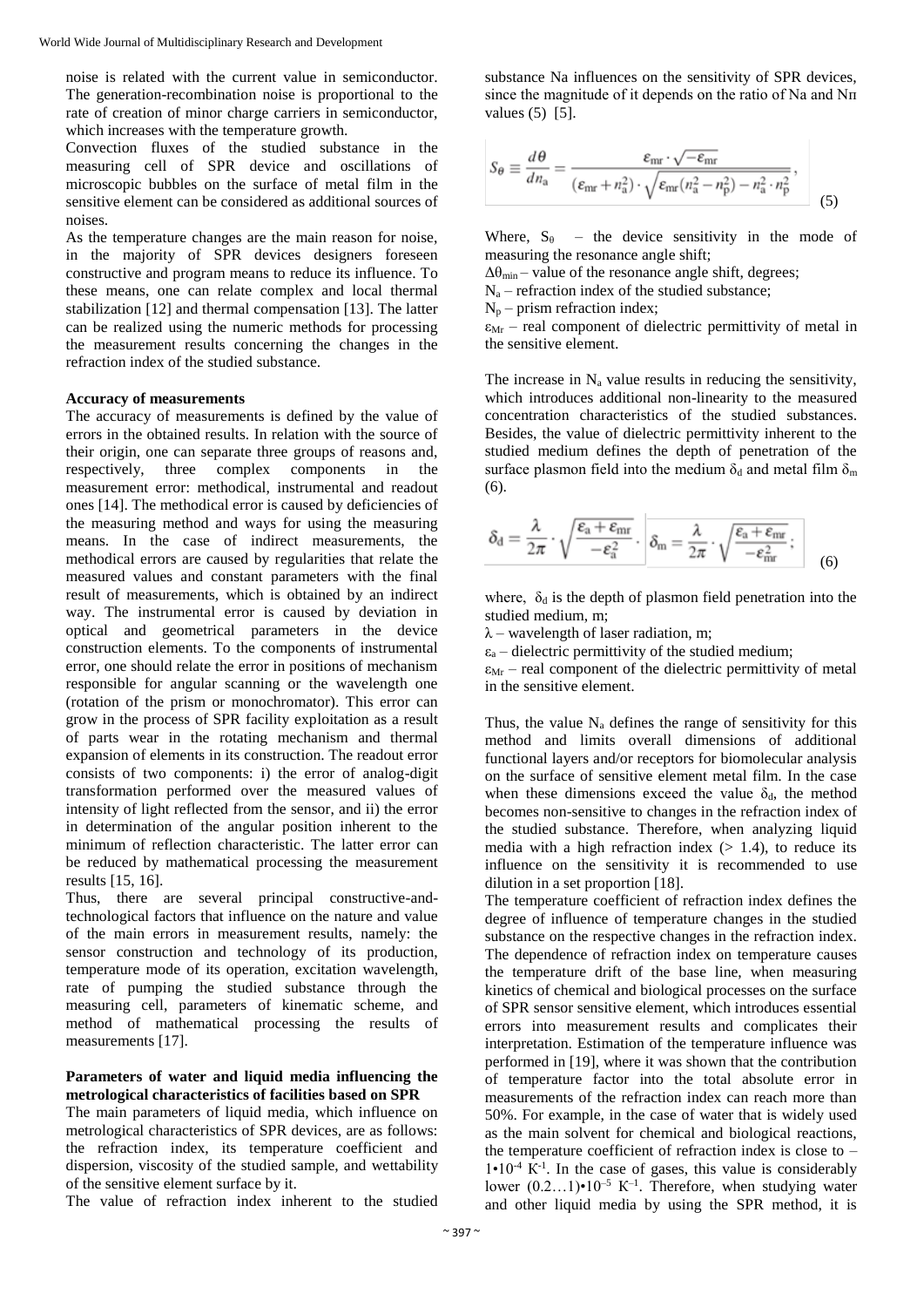especially important to take the influence of this parameter into account. To reduce the influence of temperature factor, they use local stabilization of the studied substance temperature. With this aim, one can place a regulated heater or cooler directly in the measuring cell of SPR device, which contains the studied substance. The most efficient way to realize temperature stabilization is application of film heaters located directly under the metal film of sensitive element as well as using the system for complex cooling the device as a whole, which provides the maximum speed of response and efficiency of thermal stabilization [20].

Dispersion of the refraction index has an effect on the accuracy of measurements and detection limit [5]. Deviation of the laser radiation wavelength  $\lambda$  is related with changes in the refraction index of the studied substance. Gradual changing the value  $\lambda$  (with the time constant higher than 1 min) causes the dispersion drift of the base line when measuring the kinetic of surface processes, while the fast changing  $\lambda$  value (with the time constant lower than 10 ms) enhances the noise of base line, which lowers the resolution capability of SPR device. The reasons for changing the radiation wavelength are both the temperature factor and poor stabilized laser power supply. To reduce the influence of refraction index dispersion, it is reasonable to use local stabilization of laser and enhance stability of its power supply.

The viscosity of substance and the studied liquid wettability of the sensor element surface influence on the sensitivity and accuracy. This influence is clearly pronounced when using the sensitive elements with an additional external porous layer that is usually used to enhance the sensitivity. Viscous liquid cannot penetrate into pores, and the latter remains filled with buffer, the refraction index of which differs from that of the studied liquid. It causes lower response of the sensor as compared with case of full contact of liquid and the surface of sensitive element metal. To lower the viscosity, like to reducing the refraction index of liquid, it is recommended to use dilution. The influence of low wettability of the sensitive element surface by the liquid is similar to the effect of viscosity. When applying water and its solutions to enhance surface wetting ability. they use additional polymer coatings formed by polymerization in the high-frequency plasma of inert gas [21].

# **Features of analyzing water and liquid media by using the SPR method**

To quantitatively analyze water and liquid media, when qualitative parameters are known (for example, the nature of impurities), one can use mathematical methods for this analysis. Water or other liquids suspension with solid nanosized particles (filler or impurities) can be considered as the model heterosructure consisting of a liquid matrix and solid-phase dispersed filler. Knowing the values of the relative dielectric permittivity for these matrix and filler, one can determine the heterostructure percentage. The most widely spread approaches to describe this system are the Maxwell-Garnett and Bruggeman ones that are valid for media with chaotical distribution of filler in matrix. The model based on the Bruggeman approach is applicable in the case when the volume fractions of components  $f_1$  and  $f_2$ correspond to the ratios from  $1/3$  up to  $2/3$ , i.e., for high concentrations. Since in accord with the set task it is

necessary to control low concentrations of nanoparticles in water and liquid suspension by using the SPR method, the best choice for modeling is the Maxwell-Garnett approach. Adduced in the work [23] are the results of numeric modelling and experimental confirmation of the SPRsensor response dependence on low concentrations of water suspensions prepared from nanoparticles of diamonds, silicon dioxide, iron and its oxide that differ by their optical properties. It has been demonstrated the efficiency of using the Maxwell-Garnett approach as well as formalism of the Jones scattering matrixes in calculations of the SPR-sensor response. In paper [24] shown the possibility to diagnose quality of motor oil by using the SPR-method for comparison of optical refraction indexes inherent to the initial fresh oil and to that used for different exploitation terms. This comparison and Maxwell-Garnett approach enabled authors to determine not only the motor oil degradation level but also availability of wear particles from motor parts. Investigated in this work were four samples of the motor oil Genuine 5w-30 dexos 2, namely: the fresh one and three ones taken after car mileages 180, 430 and 712 km. Motor oil is high refractive index liquid: is 1.45…1.50. By authors has been experimentally shown that using the SPR method improves more than one order (from  $\Delta f_{\text{min}} = 0.17$  % vol. down to  $\Delta f_{\text{min}} = 0.0107$  % vol.) the detection limit and enhances sensitivity of measuring the wear particles concentration in motor oil as compared with the known refract metric method. To increase the sensitivity, the authors applied dilution of engine oil samples with a solvent. Application of the optimum concentration (50%) for the solution of this oil in rafinate of benzene reforming provides the 3-fold increase in the sensitivity and selectivity. Thus, it is experimentally proved that the SPR method can be offered to control quality of motor oils as well as the degree of wear inherent to interacting parts of machinery.

Thus, the application of the surface Plasmon resonance method in conjunction with numerical methods, such as the Maxwell-Garnett approach, allows one to analyze liquids with different refractive indexes from 1.33 (water) to 1.5 (motor oils), determining the presence of impurities in them. Moreover, the concentration of impurities is an order of magnitude lower than for the refract metric method on the basis of total internal reflection. To reduce influence on the sensitivity in case analyzing liquid media with a high refraction index  $(> 1.4)$  it is recommended to use dilution in a set proportion.

# **Conclusions**

The main parameters of liquid media influencing the metrological characteristics of SPR devices are as follows: refraction index, temperature coefficient of the latter and its dispersion, viscosity of the studied liquid, and wettability of sensitive element surface by this liquid. The increase in the refraction index value results in lowering the sensitivity, which introduces additional non-linearity into the measured concentration characteristics of the studied substances. Therefore, when studying liquid media with a high refraction index, it is recommended to use dilution in a set proportion. The temperature coefficient of refraction index defines the degree of influence of temperature changes in the studied substance on the respective changes in its refraction index. Concerning water that is used as the main solvent for chemical and biological reactions, the